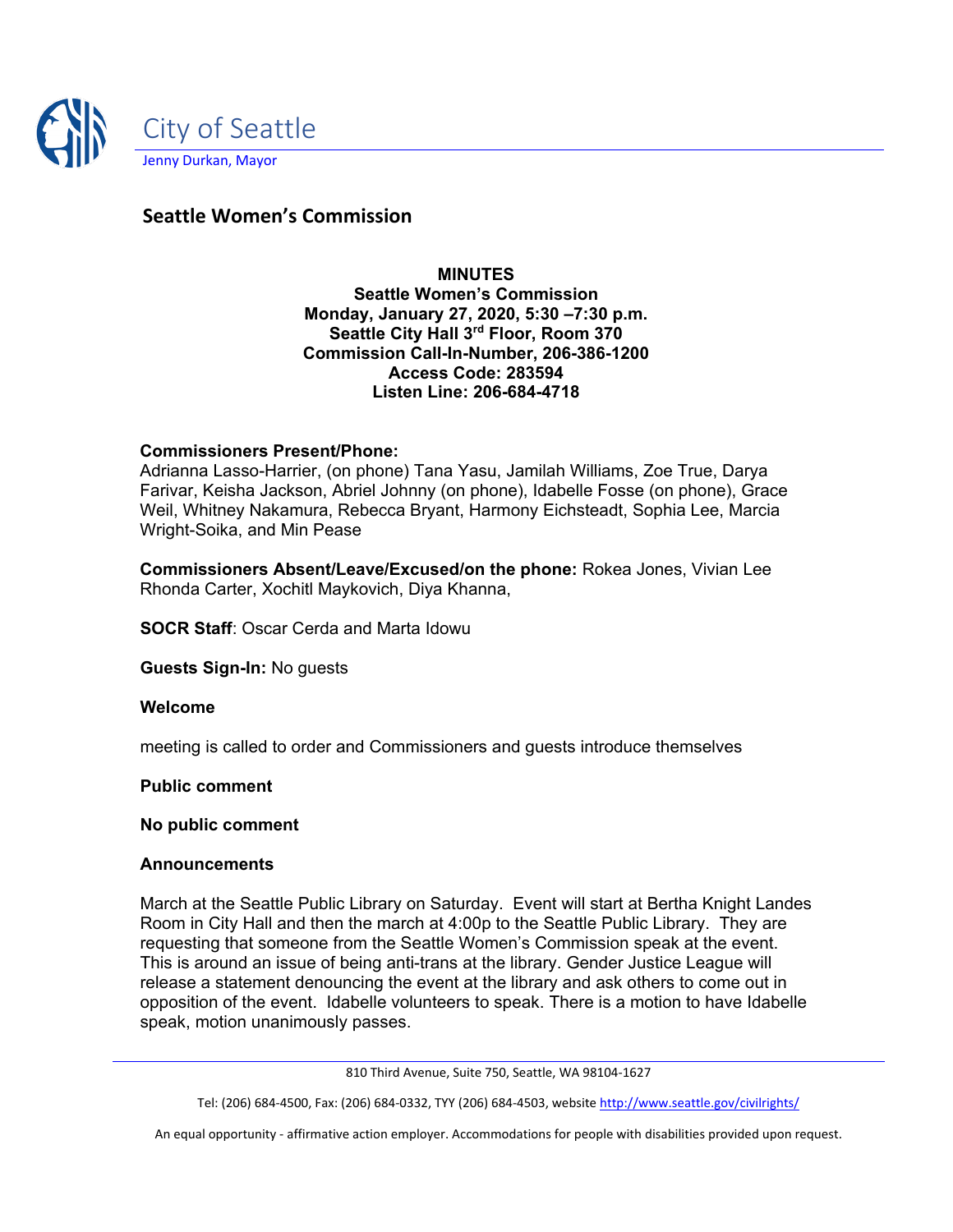### **Approval of Minutes**

Motion made and seconded to approve Minutes for October (no meeting in November) and December minutes unanimously approved.

State Legislature Updates: Darya and others give updates on a number of House and Senate bills coming up, some include Work and Family HB/SB 1527, 5810, HB 1317 (clinics), HB 6557 SB2571, Tax Code Include ITIN filers, Sex Education Bill (executive) HB 2184, Rep. Santos, 37<sup>th</sup> District, South Seattle is confident that with weigh in from the Seattle Women's Commission this will pass.

SB 5395 – Rep. Wilson, Pierce County passed out of the senate Sex Education Bill in eastern WA called Family Choice Sex Education, removes the school's responsibility.

Marcia speaks on the March 3, 2020 event on Homeless and Housing Advocacy Day around tenant protection bills in Olympia.

#### **Social Media**

Jamilah talks about the admin role and if others would like to help in this area. She asks if anyone is interested, to shoot her an email if they would like to help on social media. Adrianna volunteers to help. Tana makes a suggestion that each committee have a social media person on subcommittee.

#### **Meet and Greet**

Jamilah talks about the Meet and Greet on Monday, February 10, 2020 at 6:30-8:30p in the Bertha Knight Landes Room of City Hall. Co-Chairs will speak about their work plan priorities, have Councilmembers and staff speak. She will be sending out RSVP's coming out soon as well as the budget. Currently have 23 Commissioners signed up and 8 staff/City Councilmembers. They discuss asking each of the 5-Commission Co-Chairs to donate \$100 a piece to help with food and security. They would like Loren to come and take pictures (Marta will follow up with Loren and also order all of the food/drinks for the event from Ingalina's). Commissioners are asked to reach out to their City Council in their district. Commissioners are asked to help with set up and clean up. Program is in the process of pulling it together.

#### **Work Plans**

Chairs of each committee are asked to share what their anticipated budget might be and the events they want to do this year.

#### **Subcommittee Reports**: